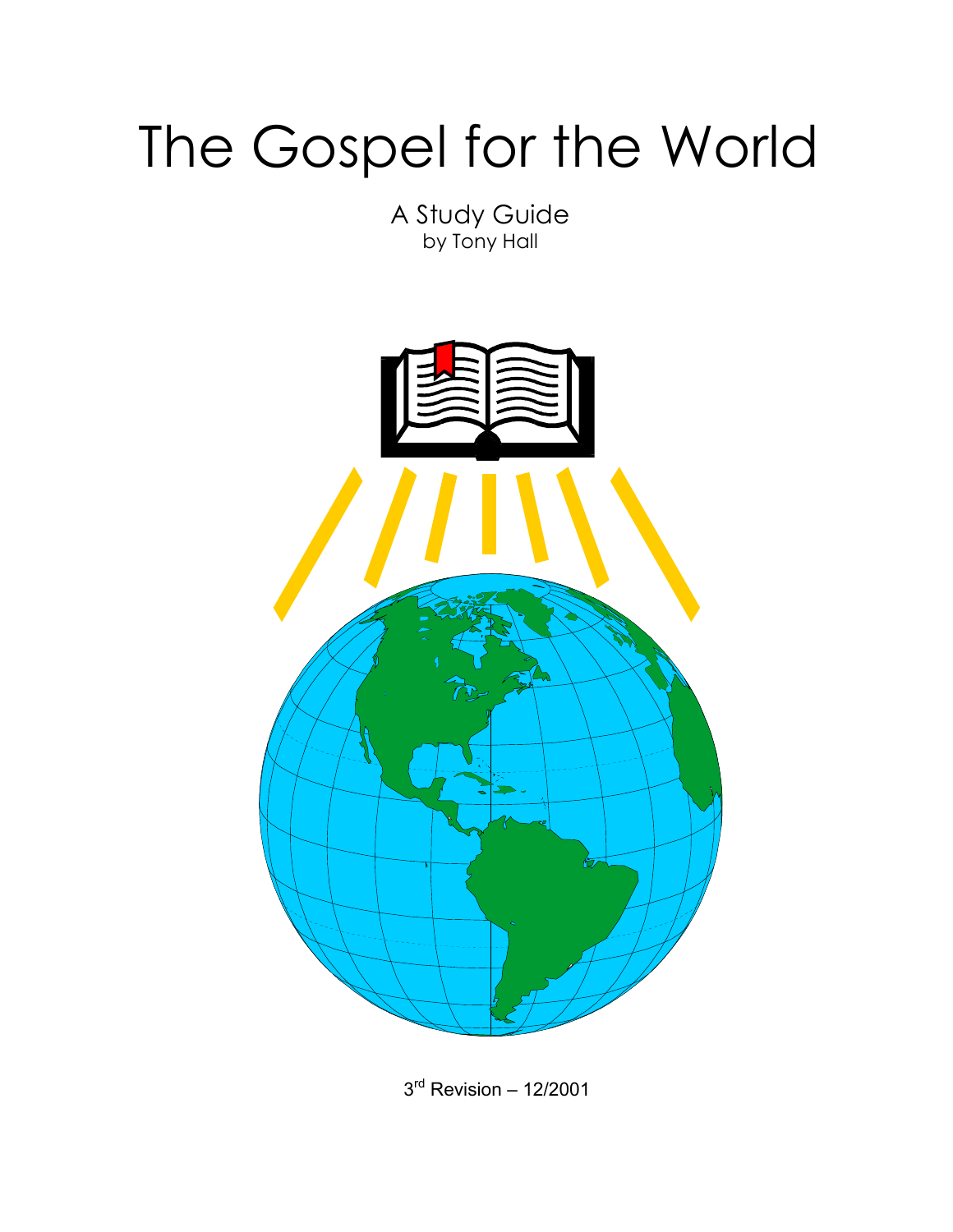The Gospel for the World

Within your hands you hold a study guide designed to help you understand the Gospel, "The Good News".

Becoming a Christian is a decision of faith. It is not just a few steps that one goes through! It is a life-changing, hearttransforming process that God wants all to understand.

This booklet is only a tool. Realize that there is only one book that contains the words of life and that is the Bible.

May God bless you in your study!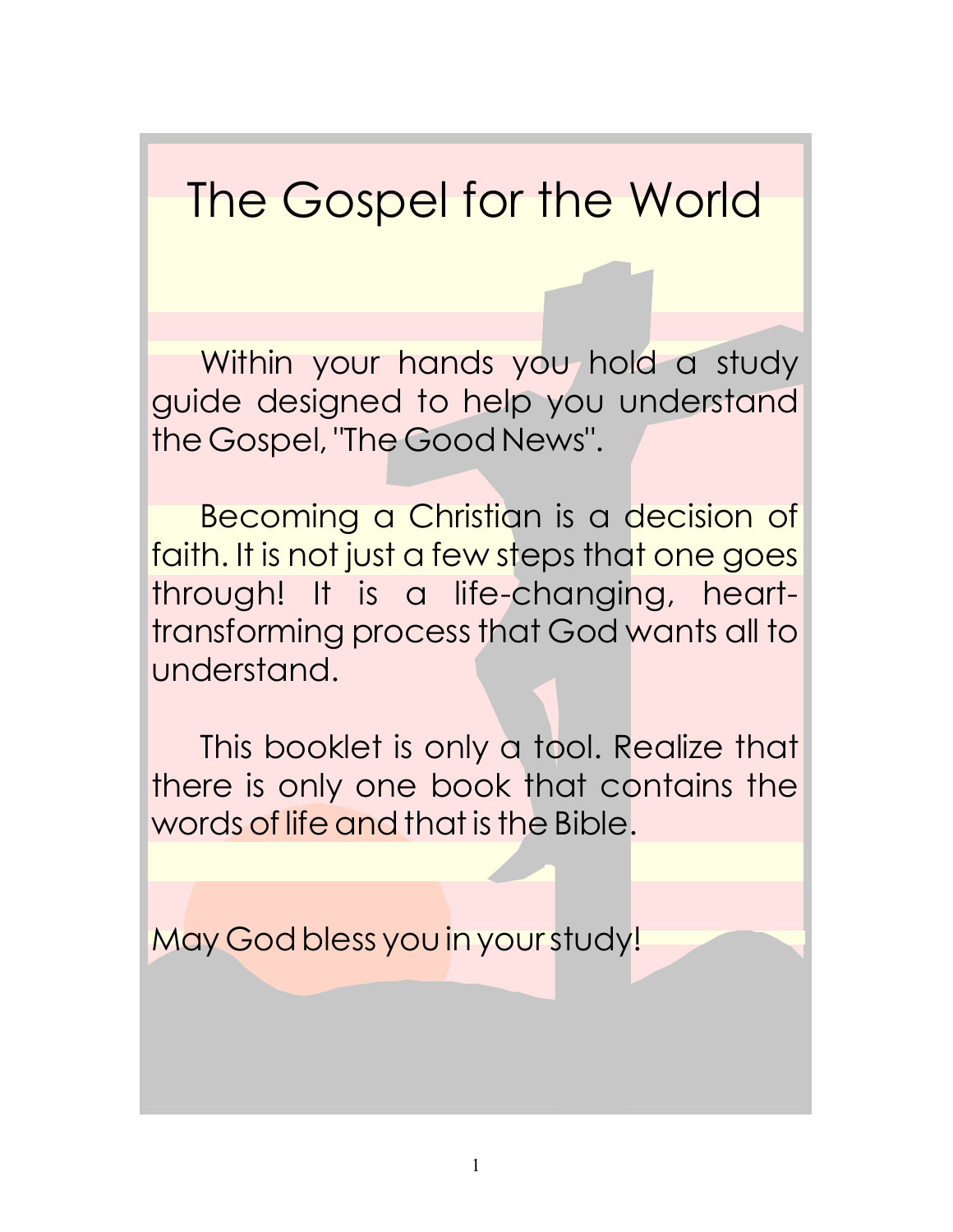## **Tell Your Story!**

 Becoming a Christian is the most important time of a person's life! It is also a very exciting time. Please take time to answer the following questions. Do not leave anything out. It is important to share as much you can.

Are you a Christian? The Section of Pes, I am a Christian.

No, I do not consider myself a Christian.

defining a lam not sure.

If you checked yes, I am a Christian or I am not sure, please share the day or days in which you became a Christian. Share anything that you feel contributed to your becoming a Christian. This could be, but definitely not limited to, talking to someone, saying a prayer, going forward, etc. List whatever you feel contributed to your becoming a Christian.

\_\_\_\_\_\_\_\_\_\_\_\_\_\_\_\_\_\_\_\_\_\_\_\_\_\_\_\_\_\_\_\_\_\_\_\_\_\_\_\_\_\_\_\_\_\_\_\_ \_\_\_\_\_\_\_\_\_\_\_\_\_\_\_\_\_\_\_\_\_\_\_\_\_\_\_\_\_\_\_\_\_\_\_\_\_\_\_\_\_\_\_\_\_\_\_\_ \_\_\_\_\_\_\_\_\_\_\_\_\_\_\_\_\_\_\_\_\_\_\_\_\_\_\_\_\_\_\_\_\_\_\_\_\_\_\_\_\_\_\_\_\_\_\_\_ \_\_\_\_\_\_\_\_\_\_\_\_\_\_\_\_\_\_\_\_\_\_\_\_\_\_\_\_\_\_\_\_\_\_\_\_\_\_\_\_\_\_\_\_\_\_\_\_ \_\_\_\_\_\_\_\_\_\_\_\_\_\_\_\_\_\_\_\_\_\_\_\_\_\_\_\_\_\_\_\_\_\_\_\_\_\_\_\_\_\_\_\_\_\_\_\_ \_\_\_\_\_\_\_\_\_\_\_\_\_\_\_\_\_\_\_\_\_\_\_\_\_\_\_\_\_\_\_\_\_\_\_\_\_\_\_\_\_\_\_\_\_\_\_\_ \_\_\_\_\_\_\_\_\_\_\_\_\_\_\_\_\_\_\_\_\_\_\_\_\_\_\_\_\_\_\_\_\_\_\_\_\_\_\_\_\_\_\_\_\_\_\_\_ \_\_\_\_\_\_\_\_\_\_\_\_\_\_\_\_\_\_\_\_\_\_\_\_\_\_\_\_\_\_\_\_\_\_\_\_\_\_\_\_\_\_\_\_\_\_\_\_ \_\_\_\_\_\_\_\_\_\_\_\_\_\_\_\_\_\_\_\_\_\_\_\_\_\_\_\_\_\_\_\_\_\_\_\_\_\_\_\_\_\_\_\_\_\_\_\_ \_\_\_\_\_\_\_\_\_\_\_\_\_\_\_\_\_\_\_\_\_\_\_\_\_\_\_\_\_\_\_\_\_\_\_\_\_\_\_\_\_\_\_\_\_\_\_\_

Referring to the list above, at what point do you consider yourself to be "saved"?

Share anything else that you feel played a role in your conversion to Jesus.

*(Thanks for sharing! This will help the person studying with you to better understand you and the how you began your relationship with God. It also reminds you of the things that have helped you so far on your journey for God!)*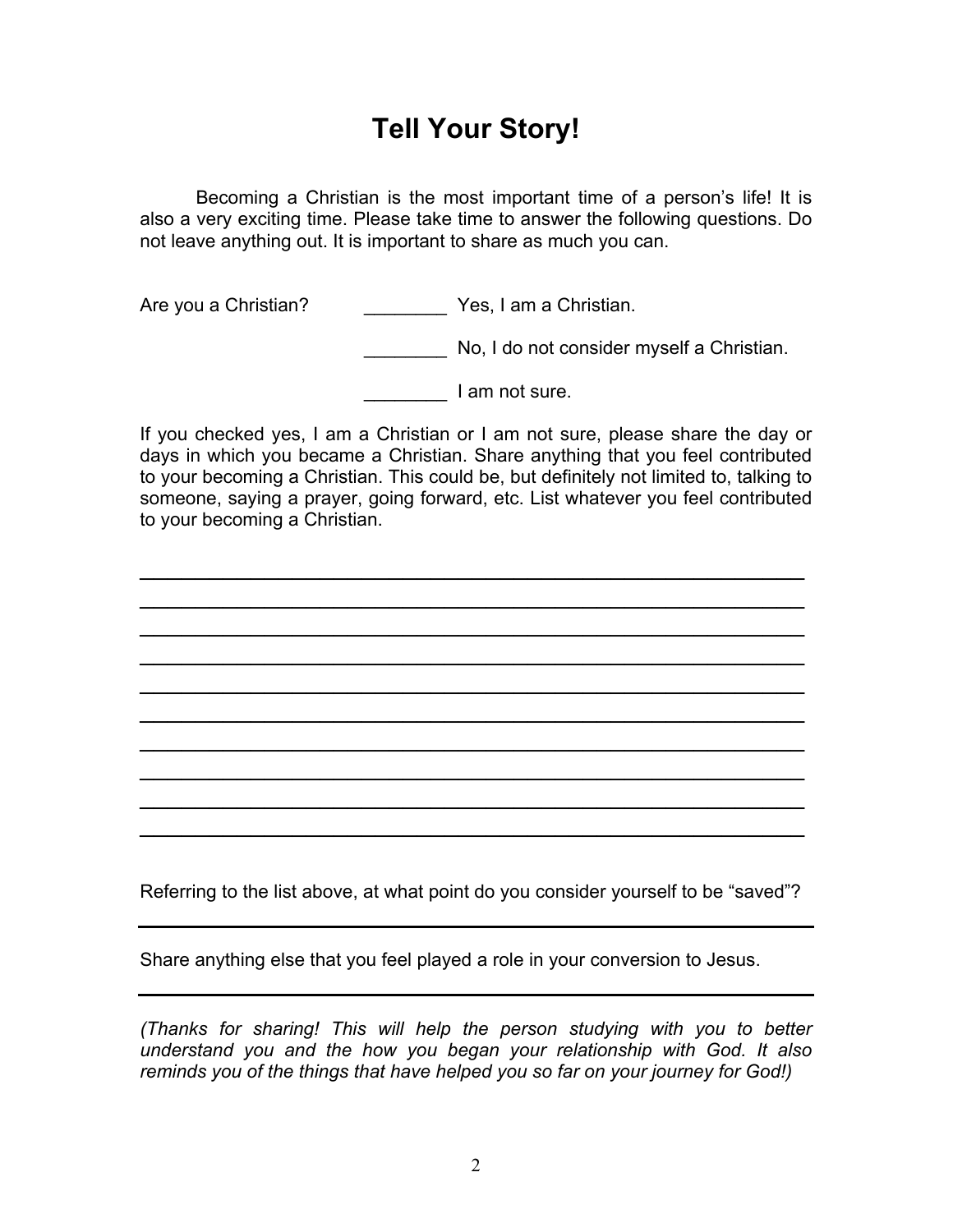## **The Facts of the Bible Lesson 1**

 Did you know that there are many things that prove the Bible is accurate and true? Three of those things are archaeology, prophecy and science. Let's look at just a few examples.

#### Archaeology shows the Bible to be true.

- (1) In Isaiah 20:1, the Bible mentions a king of Assyria named Sargon. For many years, there was no record of King Sargon except that of the Bible. In 1843, Emile Botta found, near Nineveh, the remains of a palace surrounded by many buildings. Hundreds of records found show it to be King Sargon's imperial city, Khorsbad. From 600 B.C. to 1843, we had nothing documented about King Sargon, yet the Bible told his story accurately. (North, Stafford *How to Explain.* Edmond Oklahoma, 1992)
- *(2)* In II Kings 18-19, the Bible tells of another King of Assyria named Sennacherib. In fact, his army conquered many cities in Judah. Sennacherib even attempted to take Jerusalem. However, he did not because God sent a plague on his army. In 1849, an archaeologist found a clay prism on which Sennacherib had produced a record of his great deeds. This prism records that he conquered 48 cities of Judah and even talks of surrounding Jerusalem, but makes no claim to have captured it. Again, the Bible is accurate. (North, Stafford *How to Explain)*
- *(3)* In Ezra 1:1-2, we find that Cyrus allowed Jews in captivity in Babylon to return to their own land and rebuild their temple. In 1880, an archaeologist found an ancient clay cylinder on which Cyrus had recorded the important acts of his reign. The cylinder states that Cyrus also had the captive peoples return to their own lands to rebuild temples to their gods. The Bible was accurate. (North, Stafford *How to Explain.)*
- (4) During the six year excavations of Jericho (1930-1936), an archaeologist named Garstang made an amazing find. It was so amazing that he had a statement of what was found prepared and signed by himself and two other members of the team. In reference to these findings Garstang says: "As to the main fact, then, there remains no doubt: the walls fell outwards so completely that the attackers would be able to clamber up and over their ruins into the city." Why so unusual? Because the walls of cities do not fall outwards, they fall inwards. And yet in Joshua 6:20 we read "...The wall fell down flat, so that the people went up into the city every man straight ahead, and they took the city." The walls were made to fall outward. (McDowell, Josh *Evidence that Demands a Verdict*. San Bernardino, CA: Here's Life Publishers, 1979.)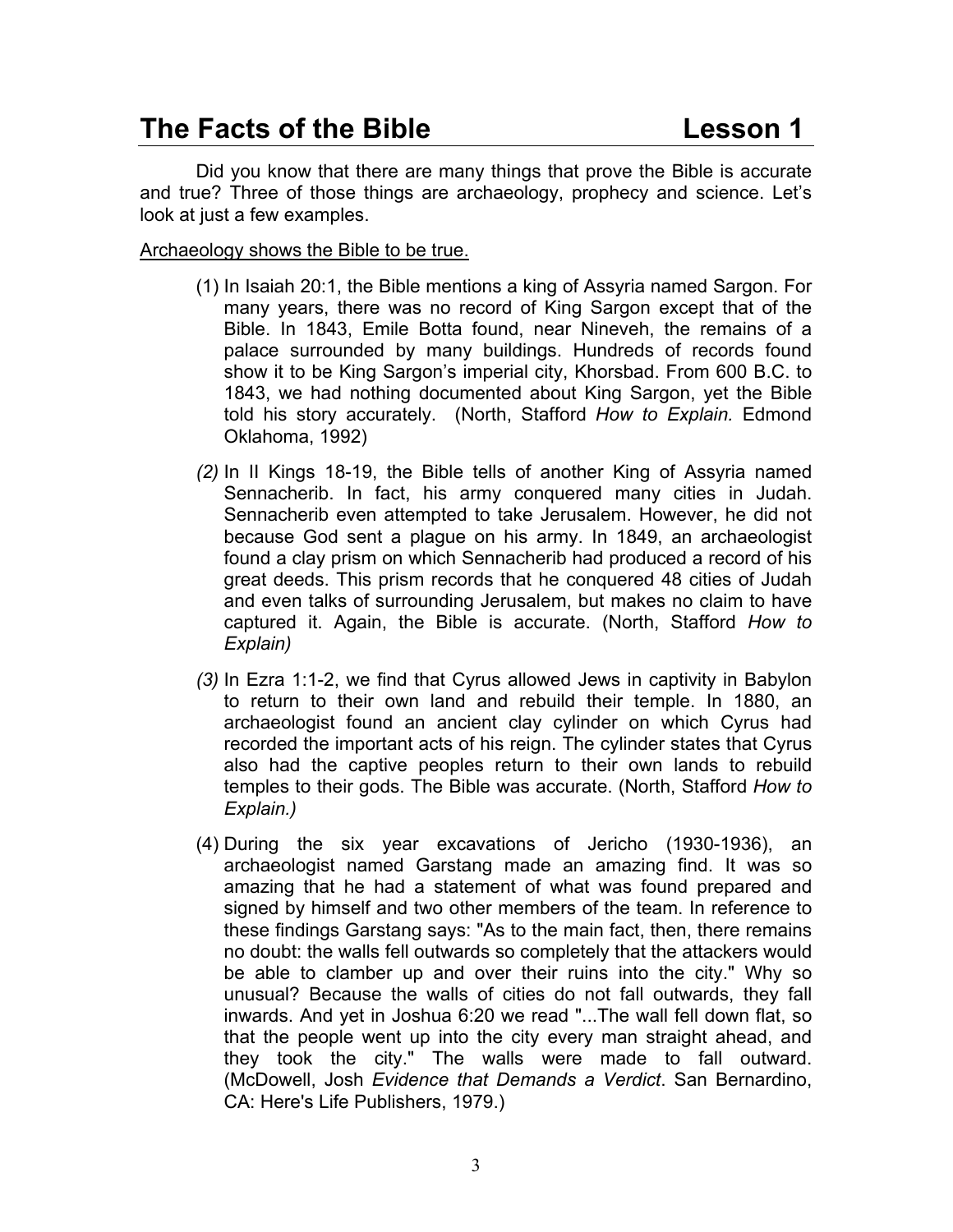#### Prophecy shows the Bible to be true.

- (1) Jeremiah 51:32-64, written in 595 B.C., and Isaiah 13:19-21, written in 712 B.C., both predict that the city of Babylon will become desolate and will never be rebuilt. Today Babylon lies in ruins and has no human inhabitants.
- (2) Ezekiel 29:14-19 (589 B.C.), predicts that Nebuchadnezzar will take Egypt and that it will never again rise to a major world empire. Today Egypt is still considered a "third world country".
- (3) Ezekiel 35:1-19, predicts that the descendants of Esau, the Edomites, will cease to exist as a people and their cities will be desolate. All of this was fulfilled. Today there are no Edomites and their cities lie in ruins.
- (4) Deuteronomy 28:26-37 and 63-66 predict that the Israelites will continue as a people, but will be scattered among many nations and will be persecuted.

These and hundreds of other prophecies raise the question… "How did these writers know what would happen to entire nations and different people centuries before it actually happened?"

#### Facts of science show the Bible to be true.

There were many ideas of science being taught at the same time that the Bible was being written. Man has always been a creature of learning. The interesting thing is, while man was learning, God was telling. The writers of the Bible were recording things that were different than those men considered to be leaders of thought. It is amazing to compare the thoughts of men and the Bible. Let's look at a few comparisons.

During the time the Bible was being written…

(1) *Man thought* – The world rested on the shoulder of a Greek god, sat on the back of a giant turtle, or was supported by huge pillars.

*Bible said* – Job 26:7 – the "earth hangs on nothing".

(2) *Man thought* – The earth was flat.

*Bible said* – Isaiah 40:22 – talks about the "circle of the earth."

(3) *Man thought* – There were 3000 stars.

*Bible said* – Genesis 15:5 and 22:17 – declares the stars to be numberless.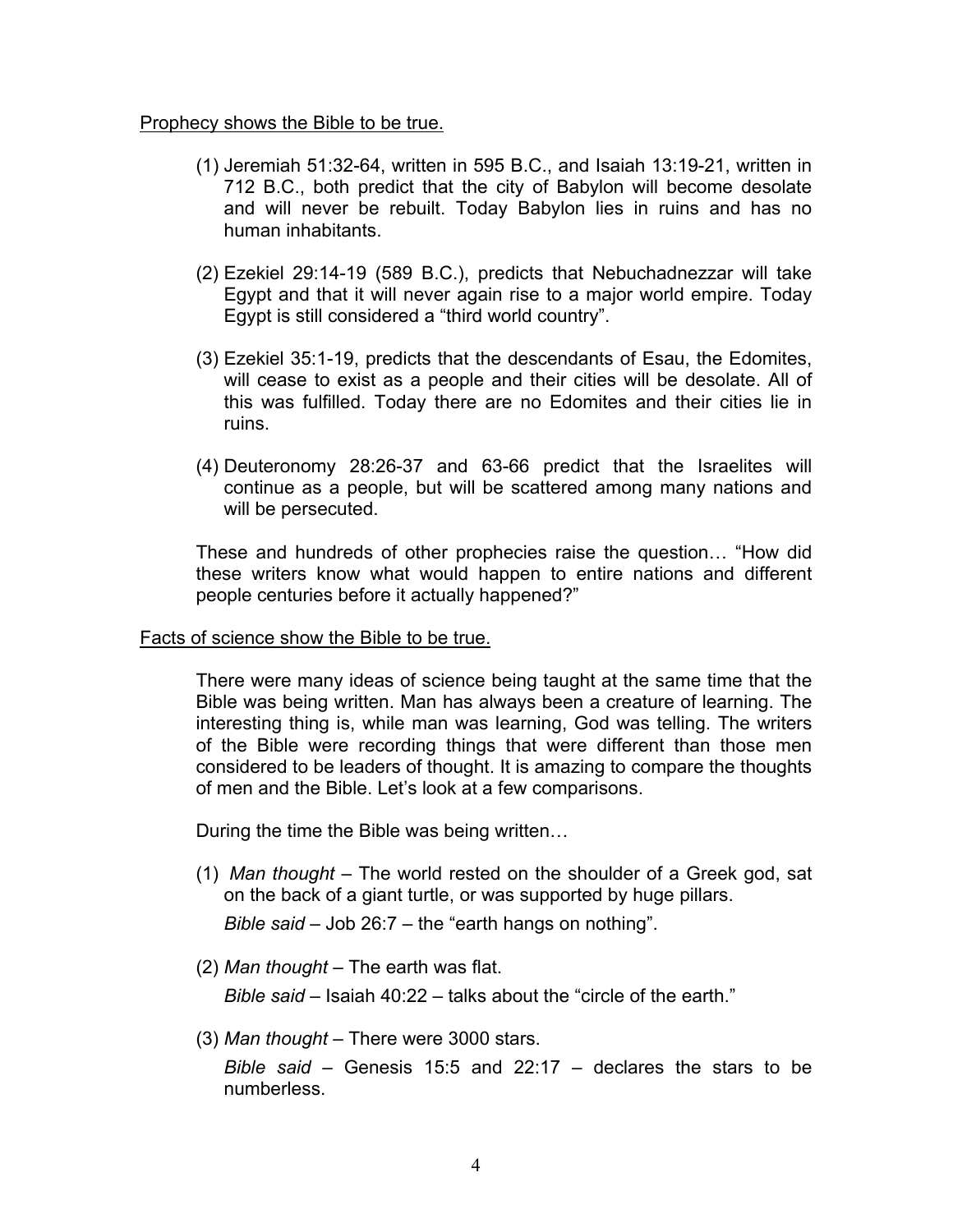Also, God writes of things within the scientific world that man did not discover for a long time! In fact, in some cases it was the Bible that led man to find it.

| <b>Scientific Fact</b>                                    | <b>Man Discovered</b> | <b>Located in the Bible</b> |
|-----------------------------------------------------------|-----------------------|-----------------------------|
| Oceans have natural paths in<br>them                      | 1854                  | Psalm 8:8                   |
| Most seaworthy ship design is<br>30:5:3 ratio             | 1860                  | Genesis 6                   |
| Early in existence, water covered<br>everything (Ice Age) | <b>Modern Science</b> | Genesis 1:2                 |

When you look at all of the evidence that supports the Bible, it becomes even easier to believe that the Bible is the absolute truth.

God is the author of the Bible.

The Bible is from God. II Peter 1:20-21 II Timothy 3:16-17

God's Word is important today. Hebrews 4:12

It is important to do what God says. James 1:22-25

Questions:

Do you believe the Bible is from God? Are you willing to follow everything the Bible tells you?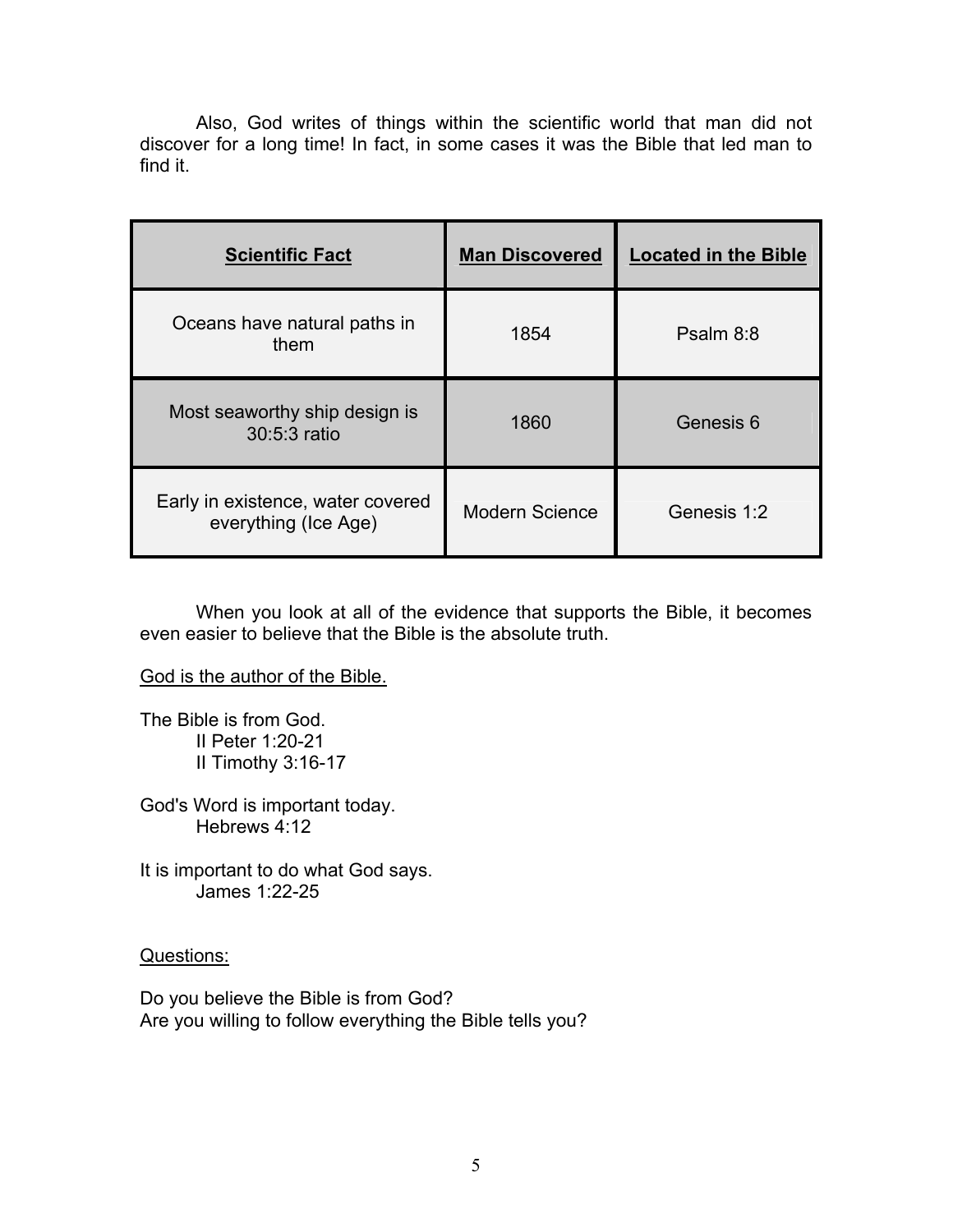## **The Savior for the World Lesson 2**

 The Bible contains 66 smaller books. The first 39 of those books are called the Old Testament, and the last 27 books are called the New Testament. These 66 books were written by about 40 different writers over a span of 1500 years. There is one central theme throughout the entire Bible. God wants to have a close relationship with His people. He demonstrated how much He desires that relationship by sending someone supremely precious to Him, Jesus Christ.

In this lesson, we want to take a look at the most important person to ever walk the earth.

#### **Tell me what you know**

Have you heard of Jesus before?

If so, who is Jesus to you?

### **Let's look at the Bible**

The Birth of Jesus – Matthew 1:18-25 – Also found in Luke 2:1-7

What do we find out?

- 1. God, through the Holy Spirit, placed a child into the womb of Mary. (vs. 18, 20)
- 2. The child's name will be Jesus. (vs. 21)
- 3. Jesus came for a purpose. (vs. 21, Luke 19:10)

Jesus Grows up – Luke 2:41-52

What do we find out?

- 1. Jesus was about His Father's business.
- 2. Jesus grew in favor with God and man.

The Life of Jesus – Matthew 4:23

What do we find out?

- 1. Jesus taught.
- 2. Jesus preached.
- 3. Jesus healed.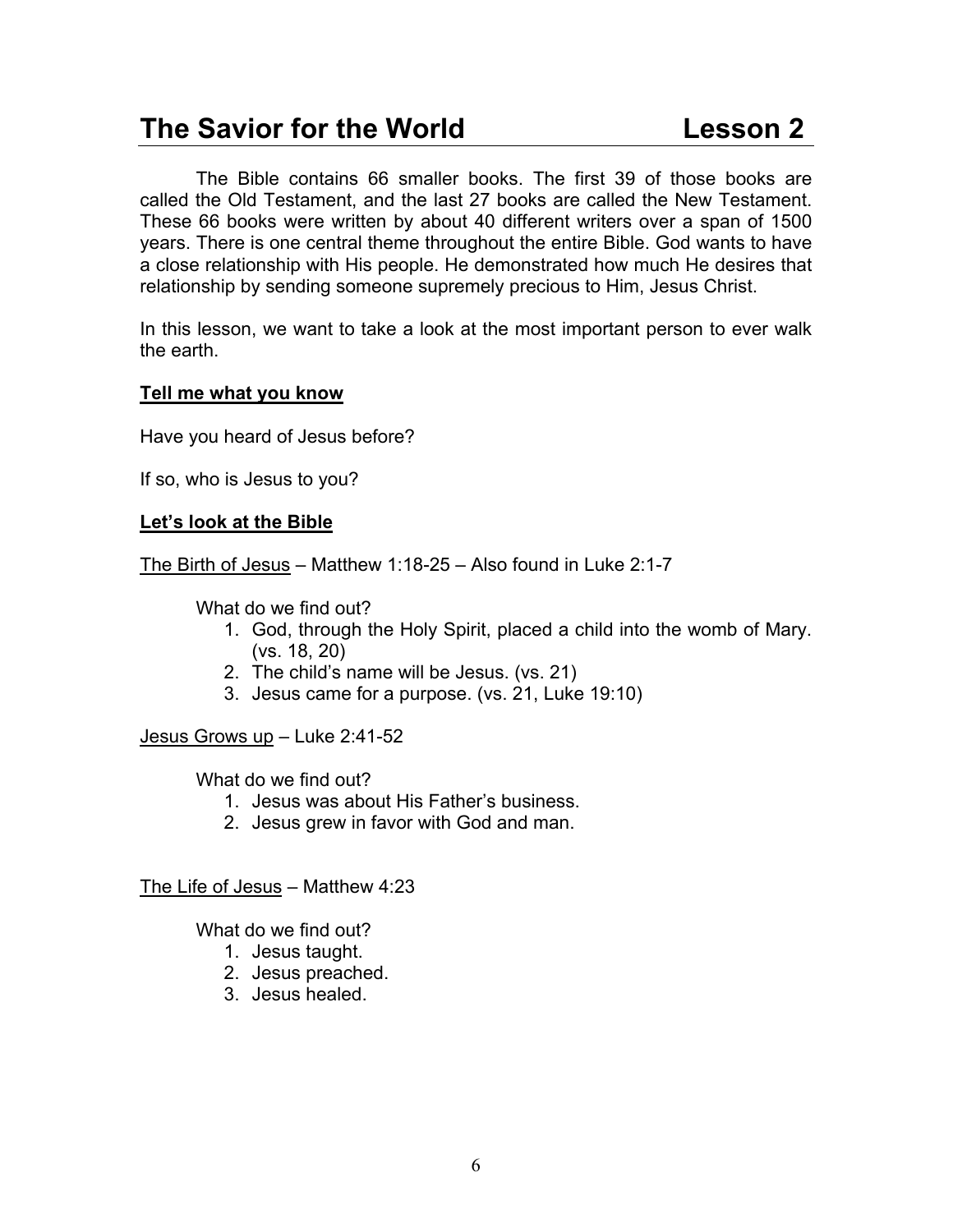The Death of Jesus – Matthew 26:36-27:56

What do we find out?

- 1. Jesus did not want to die, but submitted to the will of God. (26:36-46)
- 2. Jesus is betrayed by one of His own, Judas. (26:48-49)
- 3. The leaders of the Jews wanted to kill Jesus because He professed to be the Son of God. (26:57-66)
- 4. Jesus was mocked and beaten. (26:66-68)
- 5. Jesus was sent before Pilate. (27:1-2)
- 6. Pilate allowed the Jews to choose one man to be released. They chose Barabbas, a Jewish murderer, instead of releasing Jesus. (27:15-26)
- 7. Jesus received the sentence of chastise (flogging) and crucifixion. (27:26)
- 8. Soldiers mocked Jesus (27:27-33)
- 9. They crucified Jesus (27:32-37)
- 10. Jesus died on the cross (27:45-50)

Why would God have His only Son die on a cross? God loves you!

God loves you, and He knows that this was the only way that the barrier that separates us from Him could be removed. God wants that barrier removed so that you and I can have a vital relationship with Him.

God loves you. John 3:16 I John 4:8-12

God Created us in His image. Genesis 1:26-28

Acts 17:29

God wants us to live in a close and vital relationship with Him. Psalm 36:7 Psalm 23 Romans 8:31-39

Questions: Why did Jesus do this? Why would God send His only Son? Do you believe Christ is the Son of God? Do you want a close relationship with God?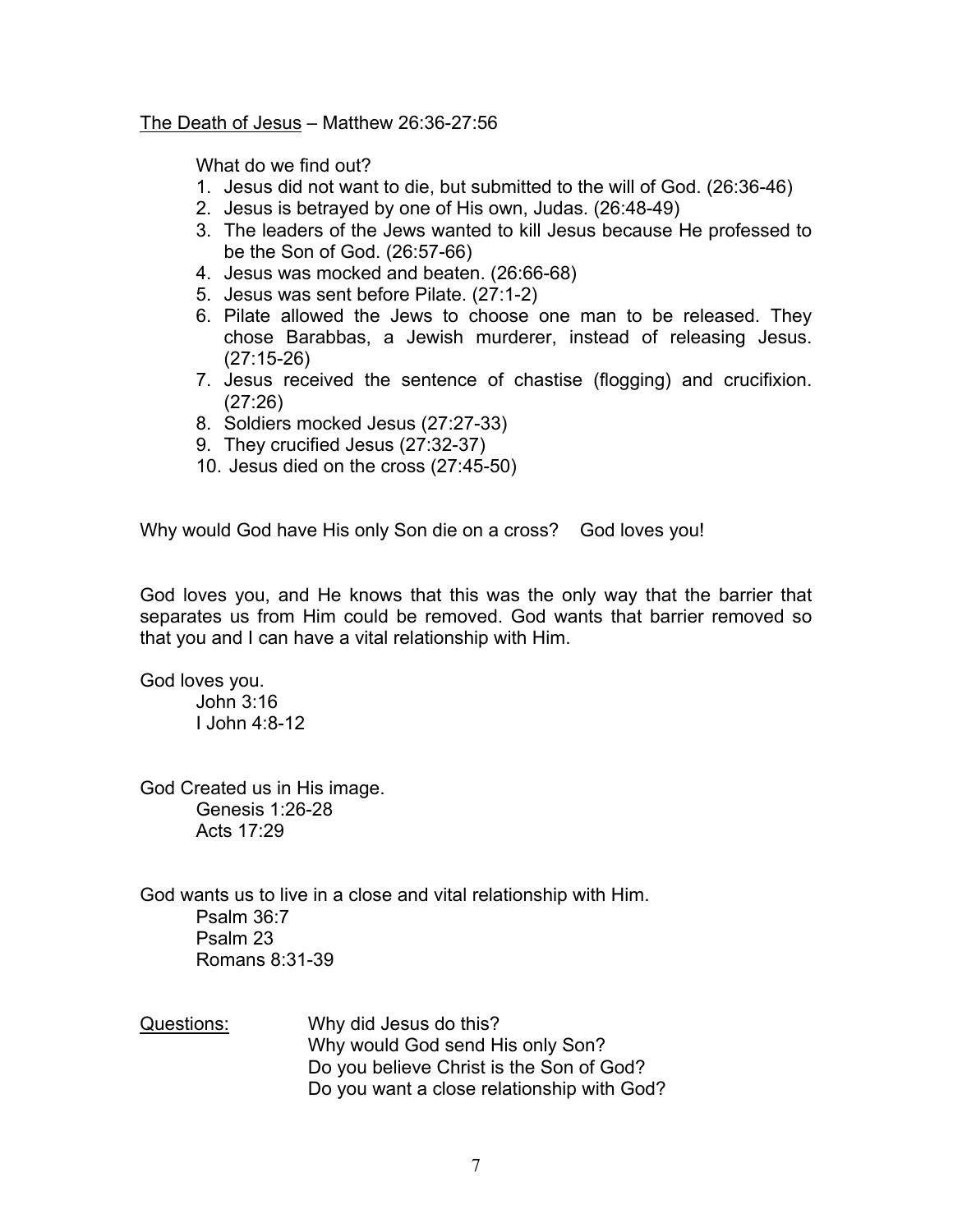## **The Barrier of Sin Community Community Community Community Community Community Community Community Community Community Community Community Community Community Community Community Community Community Community Community Co**

The barrier between God and us is sin.

 What is sin? I John 3:4

There are two kinds of sin:

- 1. Doing what is forbidden.
	- Galatians 5:19-21
	- I Corinthians 6:9-10
	- Ephesians 5:3-7
- 2. Not doing what is commanded.
	- James 4:17

 Who has sinned? Romans 3:23

What are the consequences of sin?

Romans 6:23 Romans 5:12-14 Isaiah 59:2 I John 1:5

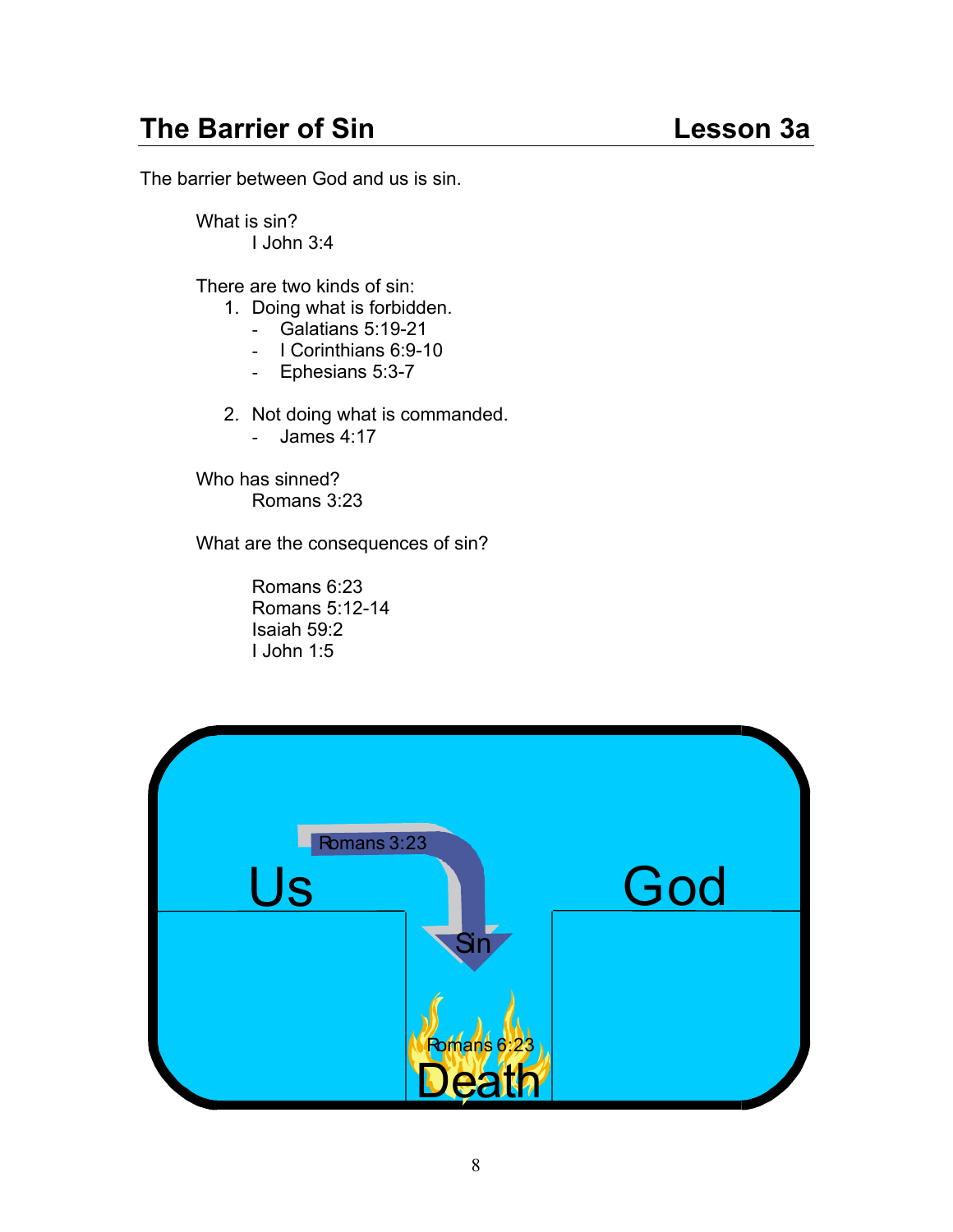## **The Cure for Sin Contract Contract Contract Contract Contract Contract Contract Contract Contract Contract Contract Contract Contract Contract Contract Contract Contract Contract Contract Contract Contract Contract Contra**

Man needs a Savior

 Matthew 1:21 – Jesus came to save us from our sins. Luke 19:10 – Jesus came to save the lost.

Romans 5:6-10 –

In sin we are: (1) powerless

- (2) ungodly
- (3) sinners
- (4) God's enemy

But God loves us, so He sent His Son.

 In Jesus we are: (1) justified by His blood (2) saved from wrath, and (3) reconciled to God

Christ is a "once and for all" sacrifice for our sins

 Romans 3:21-25 Romans 5:6-11 2 Corinthians 5:17-21 Hebrews 10:10-14

Christ is the only way to have eternal life with God John 14:6 I John 5:11-12

Question:

Have you sinned? What are the consequences of your sin? Who is the answer to your sin?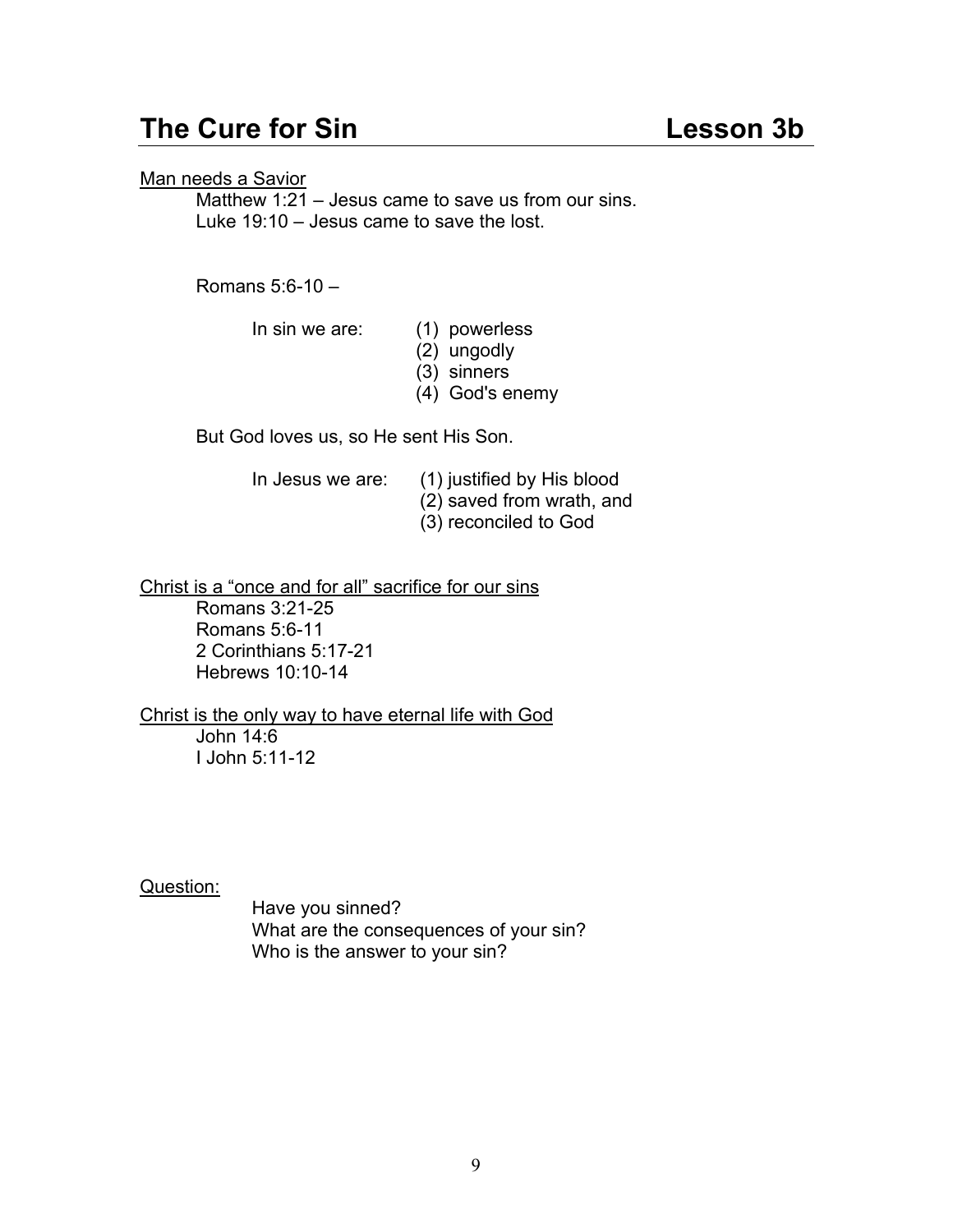## It is through Jesus Christ's death that we can have hope of eternal life!



How does God ask you to respond to the death of Christ, so that you may receive eternal life?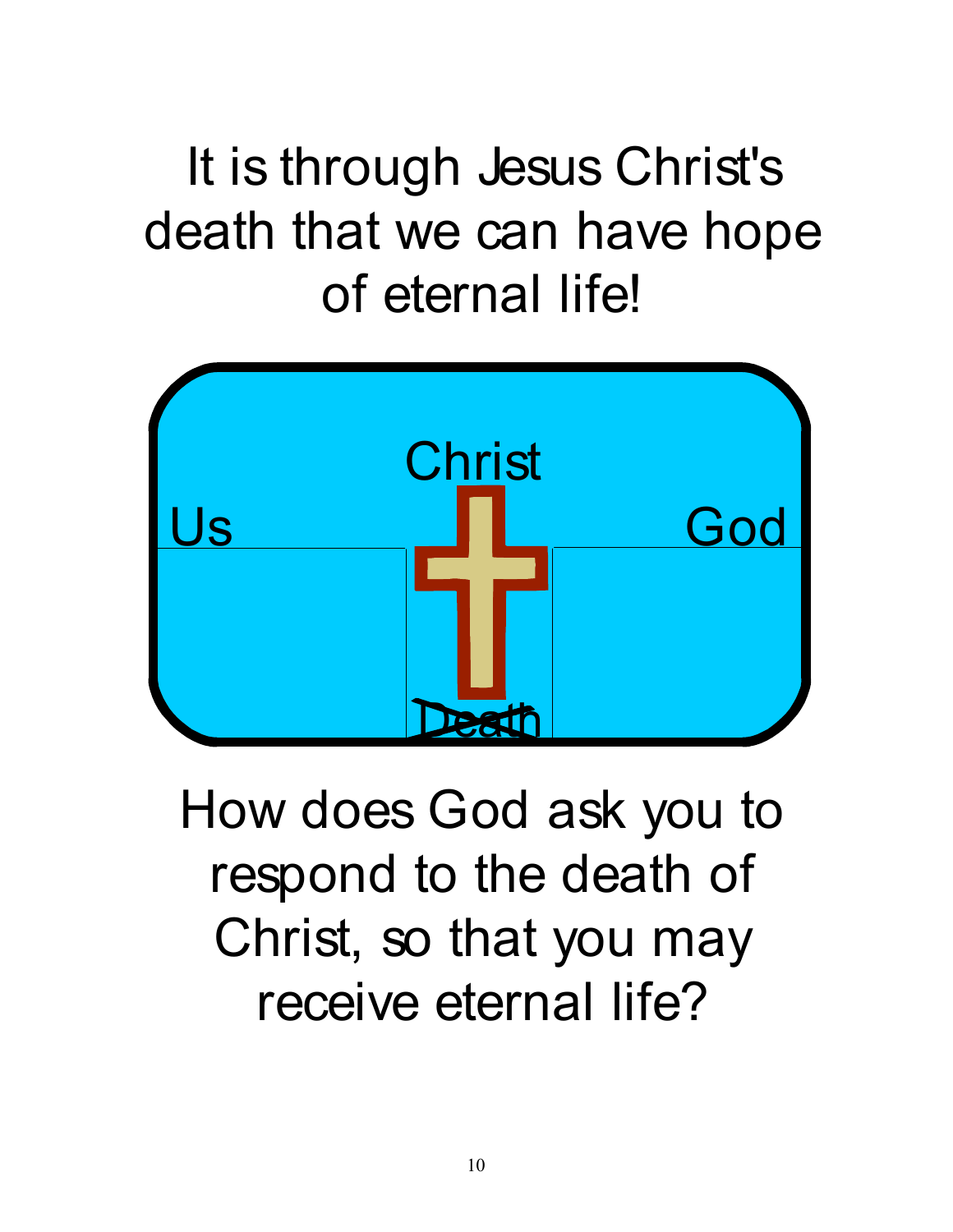## **Our Response to the Call of Christ Lesson 4**

God wants us to respond to his sacrificial gift of Jesus Christ. We have learned that through the blood of Christ we can have a vital relationship with Him. So, now the question becomes, "How do we come in contact with the blood of Christ?"

We must realize that this is not a checklist of things to do. It is a lifechanging, heart-transforming process that God has given us for coming into His kingdom and becoming one of His children.

1. We must hear the message.

*Romans 10:17* – Faith comes from hearing the message. *John 6:45* – It is God's word, not man's, that we must listen to.

2. We must believe / have faith.

*John 8:24* – If we do not believe, we will die in our sins. *Hebrews 11:6* – Belief is required to please God.

3. We must repent.

*Acts 3:19* – Repentance means to turn, change, or convert. We must turn our lives toward God so that he can wipe out our sins. *Acts 17:30* – God commands that all people repent. *Luke 13:3-5* – Repentance is essential for all men.

4. We must confess Jesus Christ.

*Romans 10:9-10* – We need to confess with our mouths that, "Jesus is Lord." That confession must come from our hearts!

5. We must be baptized.

*Acts 2:38* – Everyone must be baptized for the (1) forgiveness of sins and (2) the gift of the Holy Spirit.

*Mark 16:16* – Baptism in faith is the response to the Gospel.

*Romans 6:3-7* – Baptism is where we come in contact with the blood of Jesus Christ, which wipes away our sins so we can walk in a new life.

*Acts 10:48* – We must be baptized in the name of Jesus Christ.

*John 3:1-6* – Jesus tells Nicodemus, "Unless you are born of the water and the Spirit you will not enter the kingdom."

*Acts 8:26-39* – The conversion of the Ethiopian eunuch. At what time did the Ethiopian rejoice? It was after he was baptized. It is at baptism that we have our sins washed away and are added to the book of life.

*Acts 22:16* – Baptism washes away sin.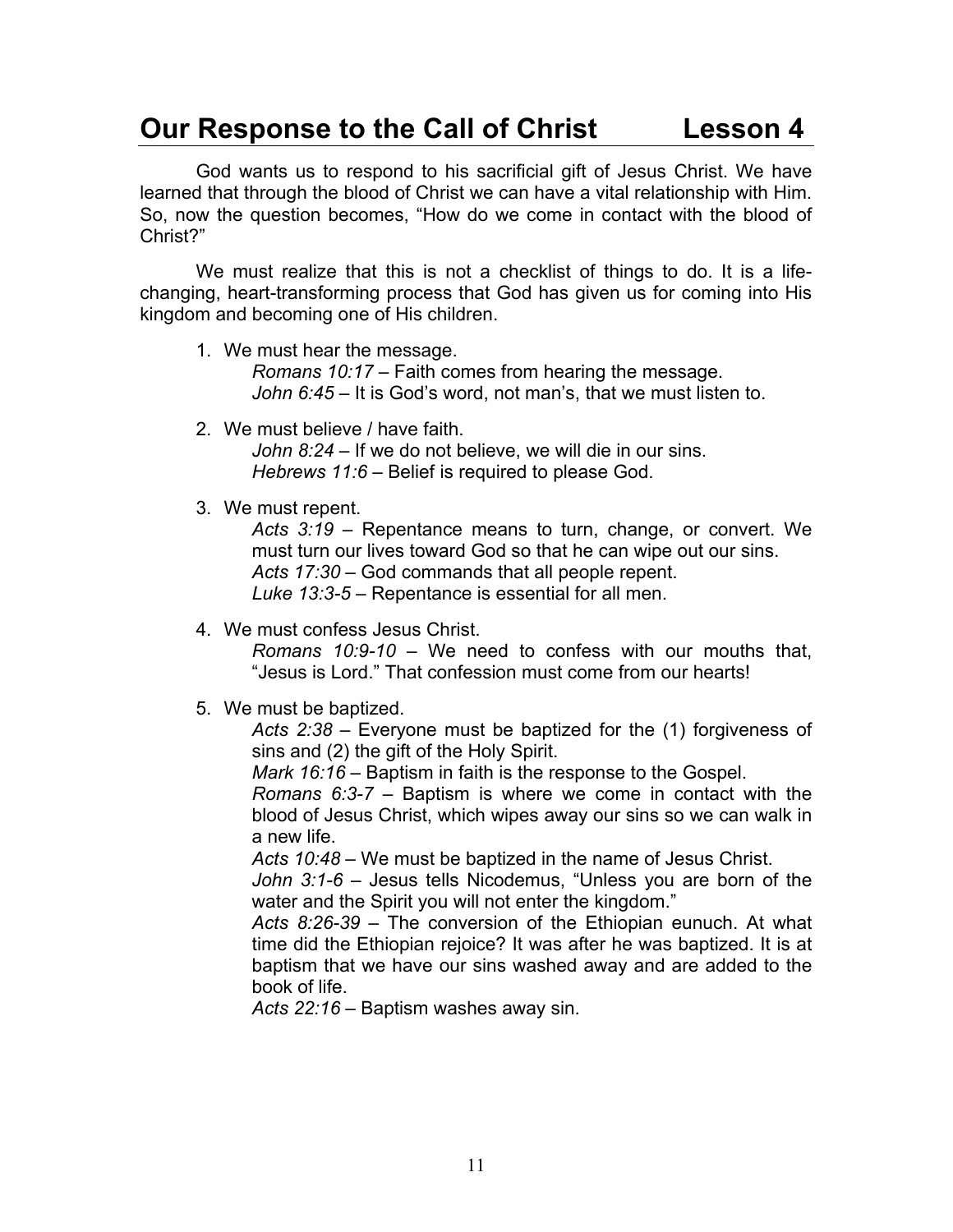When we have done these things because of our faith, we will then be set free from our old sinful self and walk in a new and vital relationship with God!



Question:

Would you like to place your faith in Jesus Christ and be baptized for the forgiveness of sins?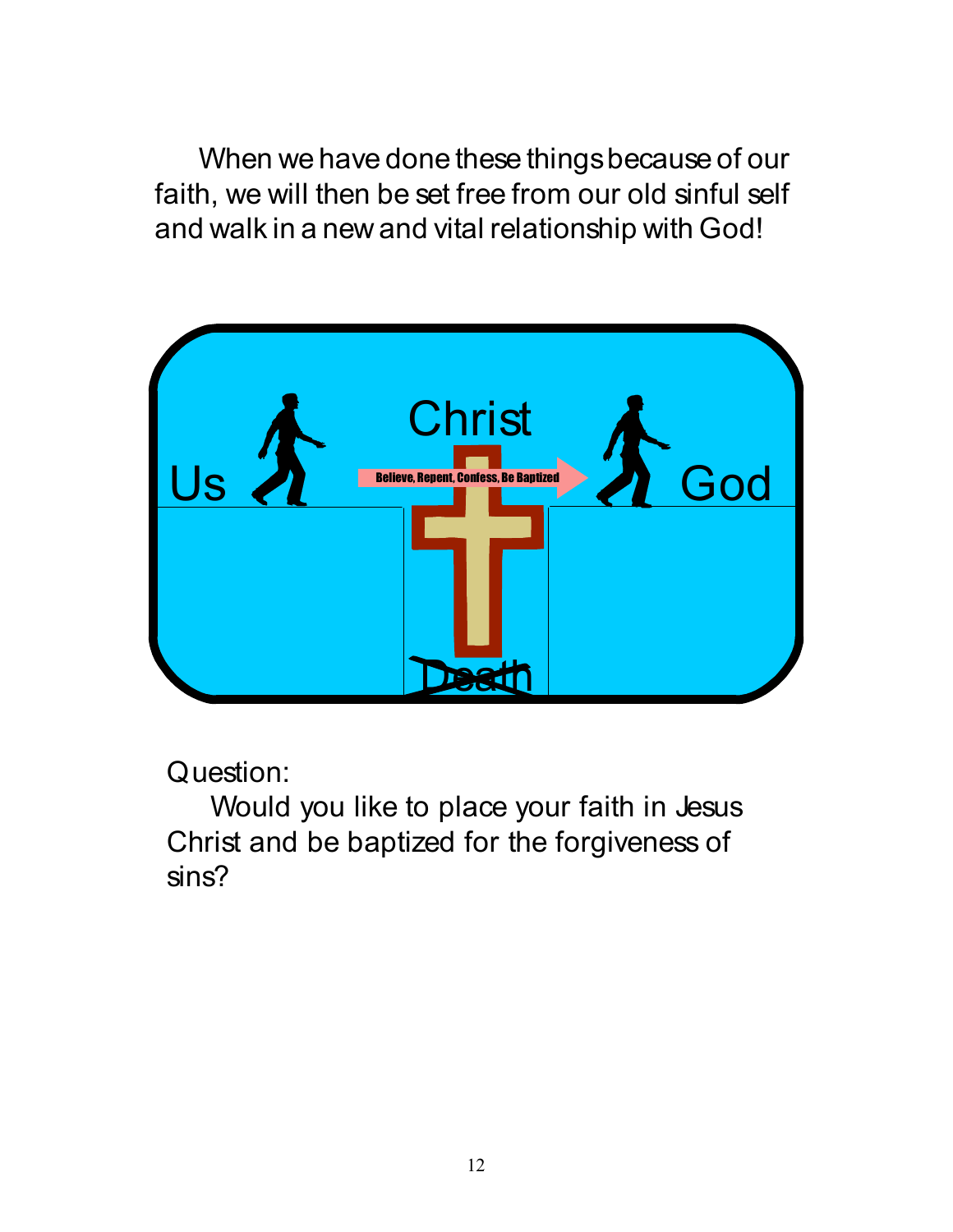## **The Christian Walk Construction Construction Construction Construction Construction Construction Construction Construction Construction Construction Construction Construction Construction Construction Construction Constru**

 The walk of faith continues after we put Christ on through His plan of salvation. Christianity is not a part-time job, nor is it even a full-time job. Christianity is a lifestyle. It is who we are. The verses to follow will help you as you have begun your walk with Christ.

### The walk of faith continues

*Romans 16:26* – We must be obedient to God in our faith. *Luke 9:23-26* – Living for Christ is a daily commitment.

### God wants you grow spiritually

*Ephesians 4:11-16* – We need to have Bible knowledge so that we can stand firm in His teaching.

*Colossians 1:28-29* – We want to grow so that people may see the perfect Christ living in us.

### God wants you to fulfill your role in the church

*Hebrews 10:24-25* – We must encourage each other, and to do that we must attend church.

*I Corinthians 12:12-26* – We as Christians are members of Christ's Body. We therefore have a responsibility to Christ and to all of the other members of the Body.

*Galatians 6:1-5* – We must help one another.

## God wants you to be on guard against false teaching

*I Timothy 4:1-11* – God has said there will be people that teach different things than what He has written in His word. Be on guard!

*II Timothy 4:1-5* – There are people who do not want to hear what God has said. They want to hear what makes them feel good. They allow their feelings to guide them, not the Word of God. We must be led by God through the scriptures and not by our feelings.

God wants you to worship Him as He has commanded

*John 4:24* – We must worship God in truth (as He commands) and in spirit (from our hearts).

### God wants you to share Jesus with others

*Matthew 28:18-20 Matthew 28:18-20* **(** Go share the Gospel of Christ!<br>*Mark 16:15-16* **6**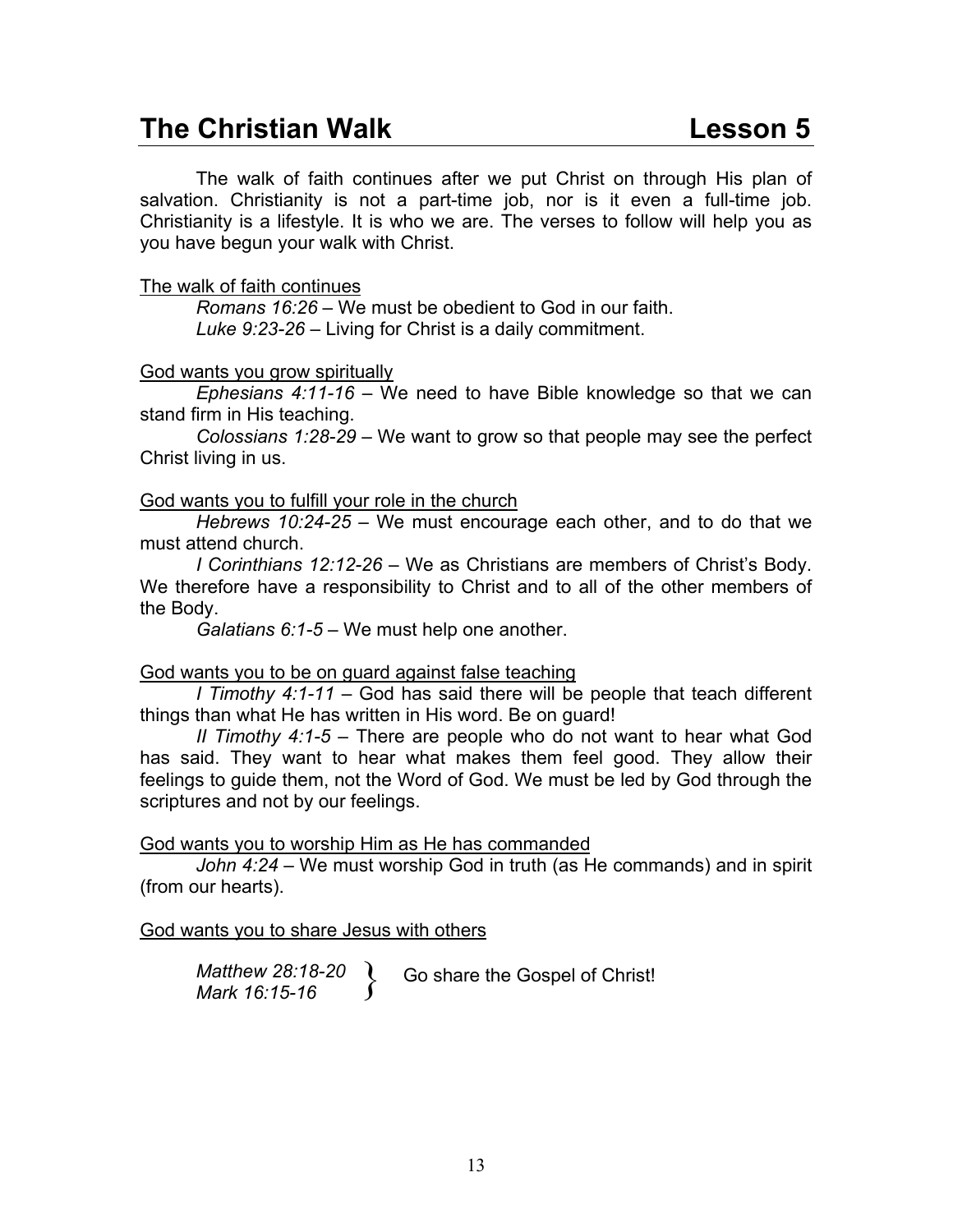Your study is not over. It actually has just begun. Satan wants you to get comfortable and stop growing. He wants you to slip back into the pattern of the world and forget what you have committed to. Now you must find a church that is teaching truth and begin studying and working with them.

Christianity is a journey. It is something that takes a lifetime to complete. Living a Christian life is the best life you could ever live!

Here are some additional verses that may help you as you walk with God.

| For a great opportunity                  | <b>Isaiah 55</b>       |  |
|------------------------------------------|------------------------|--|
| For the secret to happiness              | Colossians 3:12-17     |  |
| For understanding of Christianity        | Il Corinthians 5:15-19 |  |
| How to get along with others             | Romans 12              |  |
| If dealing with fear                     | <b>Psalm 34:7</b>      |  |
| If people seem unkind                    | John 15                |  |
| If work becomes discouraging             | Psalm 126              |  |
| If you are becoming selfish              | John 13:1-17           |  |
| If you want to be fruitful               | John 15                |  |
| When God seems far away                  | Psalm 139              |  |
| When in sorrow                           | John 14                |  |
| When men fail you                        | Psalm 27               |  |
| When the world seems bigger than God     | Psalm 90               |  |
| When you are depressed                   | Psalm 27               |  |
| When you are in danger                   | Psalm 91               |  |
| When you are lonely and fearful          | Psalms 23              |  |
| When you feel down and out               | Romans 8:31            |  |
| When you grow bitter and critical        | I Corinthians 13       |  |
| When you leave home for labor or travel  | Psalm 121              |  |
| When you need strength                   | Philippians 4:13       |  |
| When you sin in your life                | Psalm 51               |  |
| When you wallet is empty                 | Psalm 37               |  |
| When you want Christian assurance        | Romans 8:1-30          |  |
| When you want courage for a task         | Joshua 1               |  |
| When you want peace and rest             | Matthew 11:25-30       |  |
| When you worry                           | Matthew 6:19-34        |  |
| When your faith needs stirring           | <b>Hebrews 11</b>      |  |
| When your prayers grow narrow or selfish | Psalm 67               |  |

## **God's Answers in Time of Need:**

May God bless you as you continue to search the scriptures and better know God's Will! Romans 12:1-2